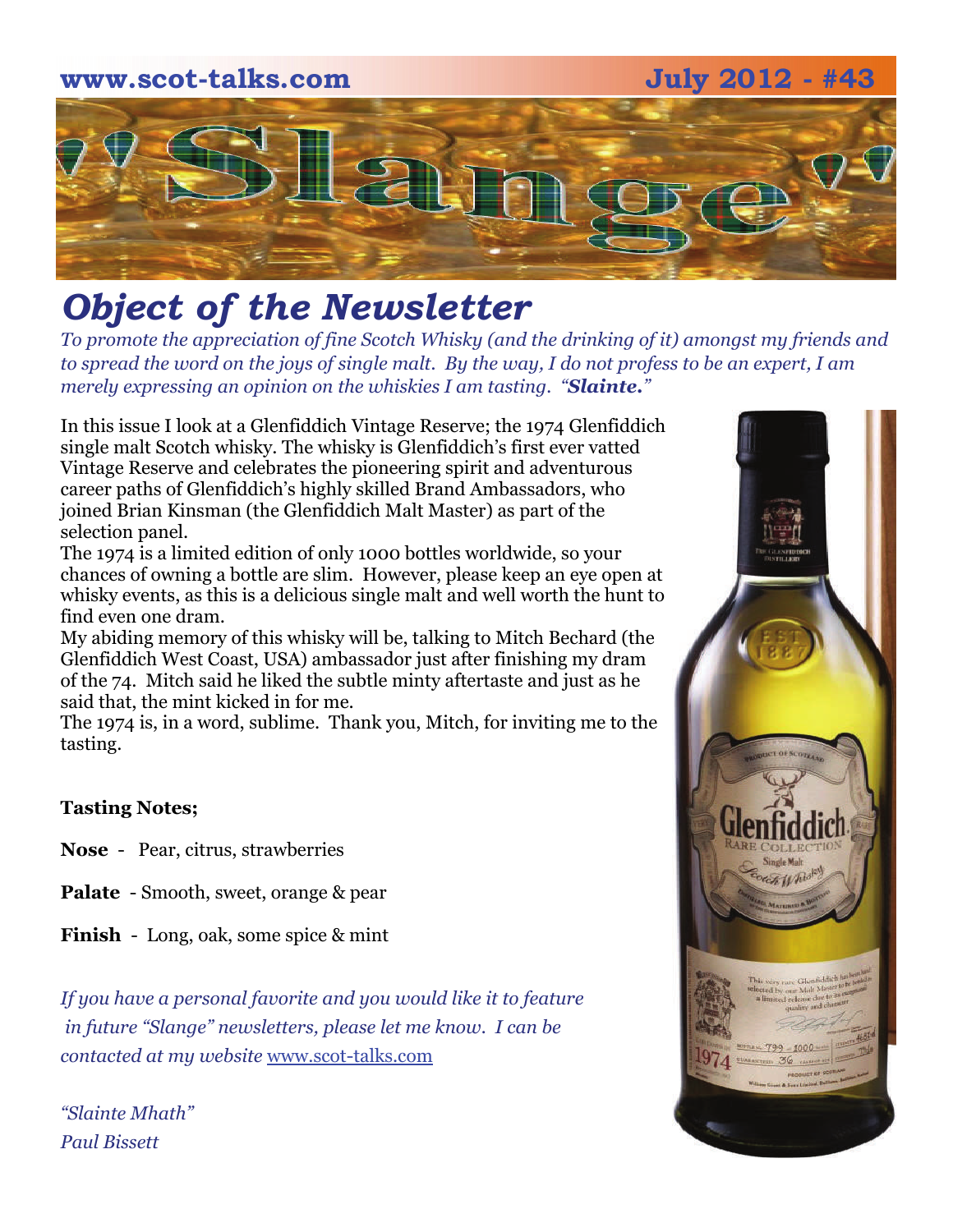## **www.scot-talks.com July 2012 - #43**





## **Speyside**

The map below shows the whisky regions of Scotland……………...basically all of Scotland is a whisky region, with just over 100 distilleries currently in production. For this piece, I am concentrating on Speyside, and although small in comparison to some of the other regions, over 50% of all malt whisky distilleries in Scotland are located in 'Speyside'. The Speyside region itself stretches from Inverness in the West to the watershed of the river Deveron in the East. The entire region is less than 100 miles wide and no more than 50 miles 'high'.

The Glenfiddich distillery is nestled in "Dufftown" which is also home to the Balvenie, Convalmore, Dufftown, Glendullan, Kininvie, Mortlach and Pittyvaich distilleries. If you are into single malt and want to see how it is made, there are many distilleries you can visit, but if you wish to make a vacation of visiting distilleries you need to come to Speyside.

Speyside is the only place in the world with a dedicated Malt Whisky Trail. The trail leads you through Speyside to seven working distilleries, including a fascinating cooperage and a historic distillery. From Benromach to Dallas Dhu, a perfect time capsule of whisky-making; from Glen Moray to Strathisla, home and heart of Chivas Regal; from the Glen Grant distillery to the Speyside Cooperage where real coopers work with incredible speed and skill; from Glenfiddich to The Glenlivet and Cardhu distilleries.



"An alcoholic is someone you don't like, who drinks as much as you do." **Dylan Thomas**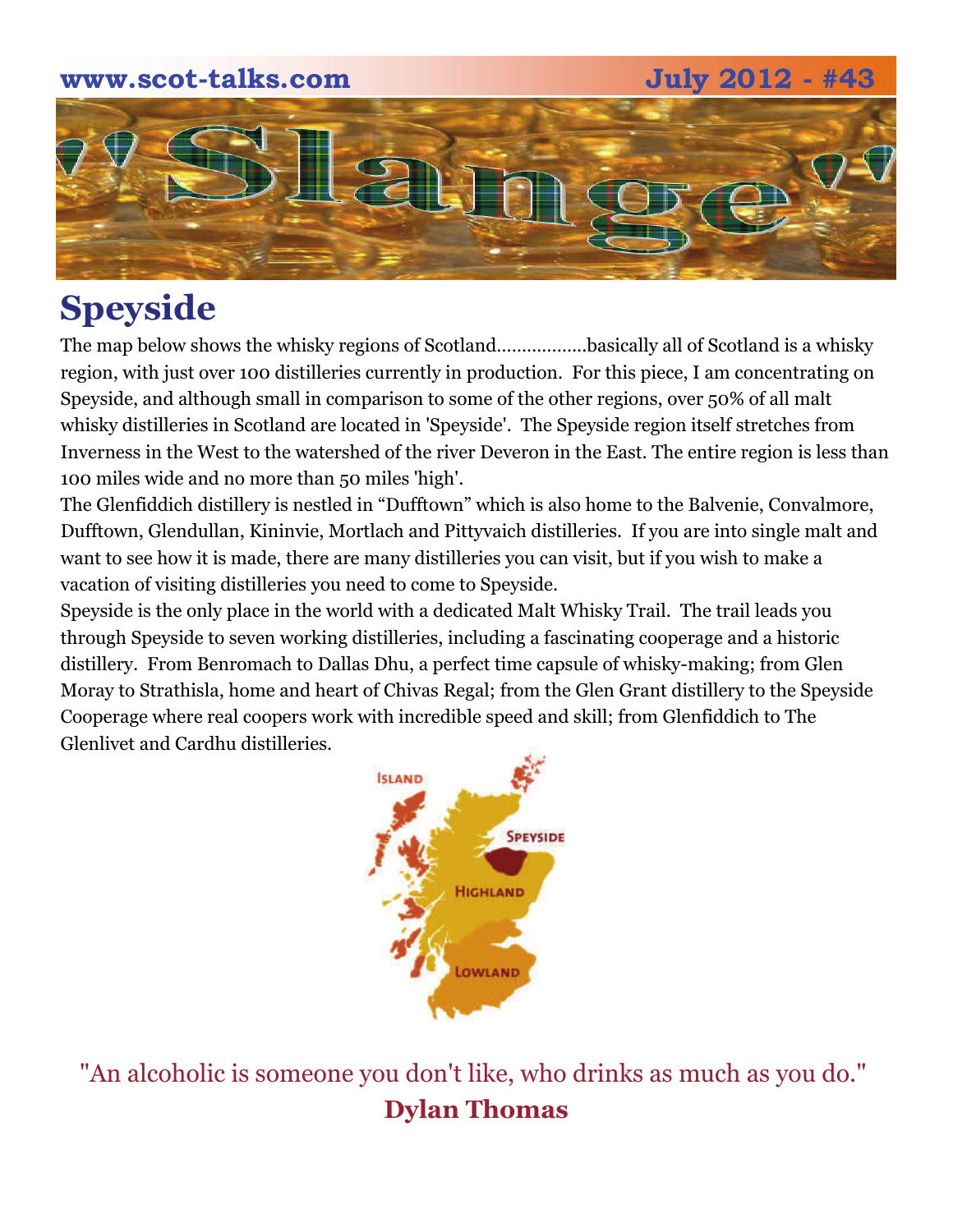

Below is a simple guide to help you choose your single malt Whisky, and the flavor notes you should expect from it. Being Scottish I recommend you find a likely candidate and try it in a bar before buying the whole bottle. With each issue of the newsletter I will add in another Whisky to the flavor map. This Issue; **Glenfiddich 1974 vintage reserve.** For more information on Glenfiddich whiskies go to [http://www.glenfiddich.com](http://www.glenfiddich.com/)